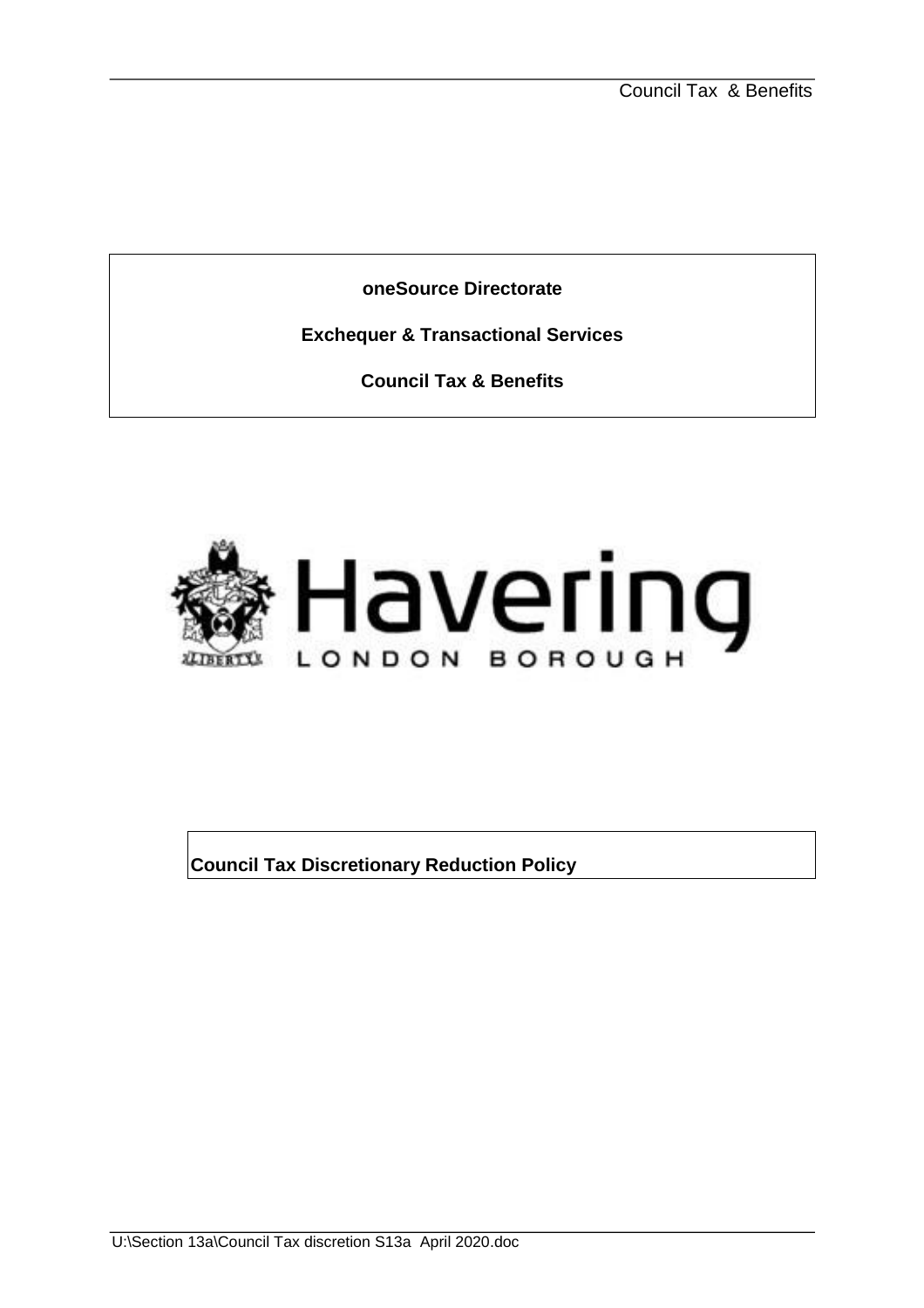# **Last Update : December 2018 C Henry**

#### **Introduction**

Under section 13A of the Local Government Finance Act 1992 (LGFA 1992), the Council has discretion to reduce the amount of Council Tax payable that is not covered by statutory discounts and exemptions. This discretion can be exercised in relation to particular classes of case or by determining an individual case. The reduction can be for a specific period of time and the liability can be reduced by any amount the Council thinks fit.

In particular, the Council has the discretion to reduce the amount of Council Tax an individual person is liable to pay by any amount ranging from nil to 100% and for any period.

Under the Act, there is no right of appeal against the Council's use of discretionary powers; however, the Council will accept a customer's request for a further review of its decision as outlined further below in this document.

There are financial implications in that the cost of any reduction will be a direct cost to the Council. The cost of any local council tax reduction will, therefore, have to be met by the rest of the council tax payers in the borough.

Whilst each claim will be looked at individually, prudence should also be exercised and the impact of acceptance should be determined. For example, if one customer's case is accepted in a given situation, it may cause a 'snowball effect', which would mean that the Council must consider all such cases as this would affect the budget and other council tax payers.

## **Purpose**

The purpose of this policy is to specify how this Council will operate the scheme and to indicate the factors that will be considered when deciding if a council tax reduction can be made. The aim is to treat all claimants equally when administering the scheme.

## **How to claim a Council Tax Reduction**

Requests for reductions in Council Tax liability will be required in writing from the taxpayer, their advocate/appointee or a recognised third party acting on their behalf. A request can initially be made verbally but should be followed up in writing. The request should specify the reasons the customer requires a reduction.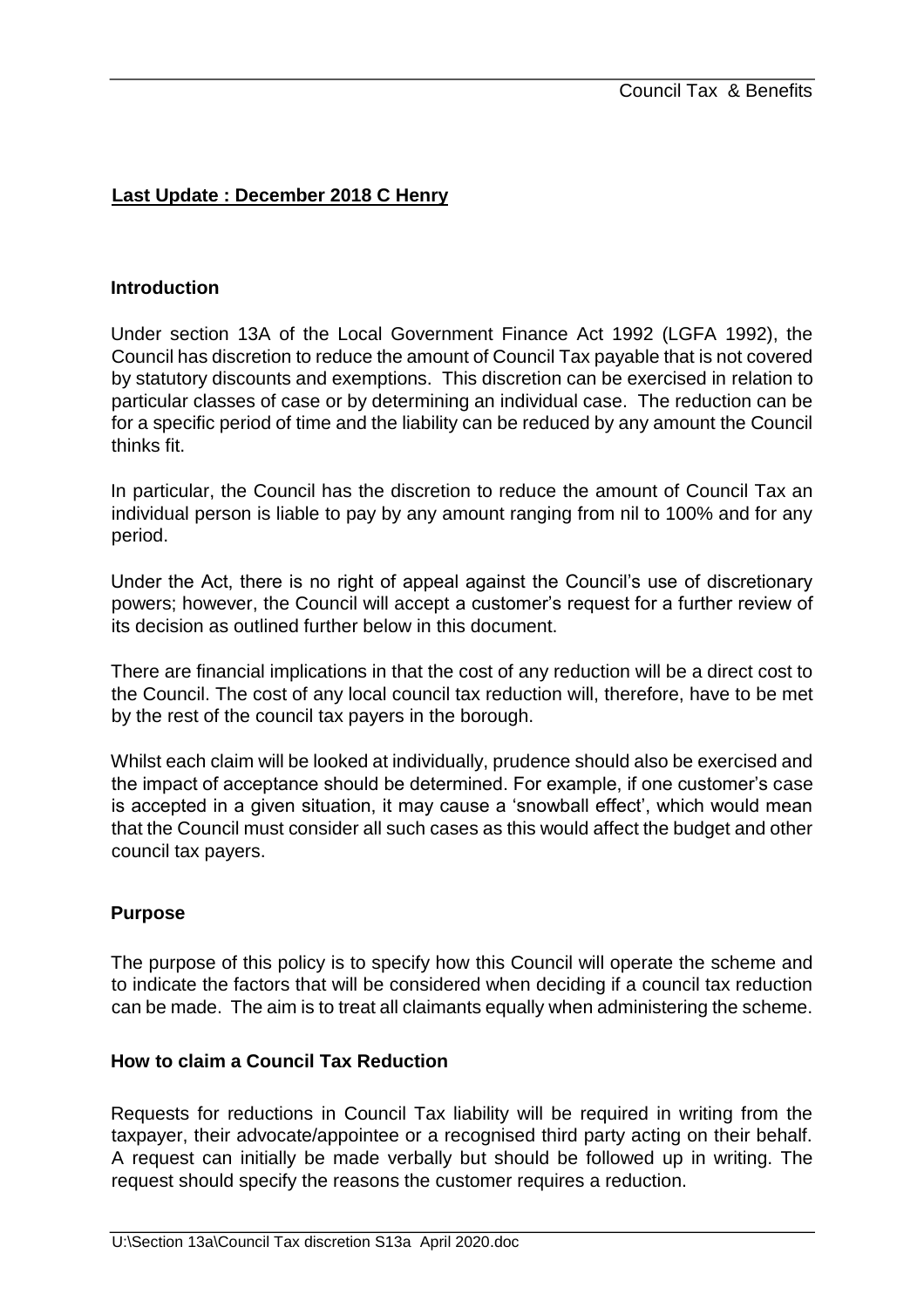Council Tax & Benefits

In considering whether a reduction should be made, the Council Tax & Benefits Service may request reasonable evidence to verify the information on which the request is based. Information regarding financial, personal or property status may also be provided as supporting evidence to the request.

Where further information is required, it will be reasonable to allow 14 days for its return, and collection or recovery proceedings may be suspended during this time.

Where it is appropriate, customers may also be advised to seek budgeting advice and assistance from Money Advice or other equivalent online service providers, the Citizens Advice Bureau, Welfare Rights Agencies and our own Customer Services in order to help gain evidence to support their request.

The Council Tax & Benefits Service may in any circumstances verify information or evidence provided by the customer by contacting third parties or other organisations.

### **Guidance**

The Council will consider using its powers to reduce council tax liability for any case or class of case and treat all applications on their individual merit.

Ordinarily, the Council would expect there to be exceptional circumstances to justify a reduction and that the reduction would normally only be intended as short term assistance and should not be considered as a way of reducing council tax liability indefinitely.

The following guidance will be considered:

- There must be evidence of financial hardship or personal circumstances, which are exceptional and justify a reduction in council tax liability.
- The Council must be satisfied that the customer has taken reasonable steps to resolve their situation prior to the application for a reduction.
- The Council's finances will allow for a reduction to be made.
- The customer's eligibility for Council Tax Support has been considered and maximised.
- The customer's eligibility for welfare benefit has been considered and they have claimed all the benefits they are entitled to.
- All other eligible discounts, exemptions and reliefs have been awarded.
- The amount of council tax outstanding must not be the result of deliberate nonpayment or negligence.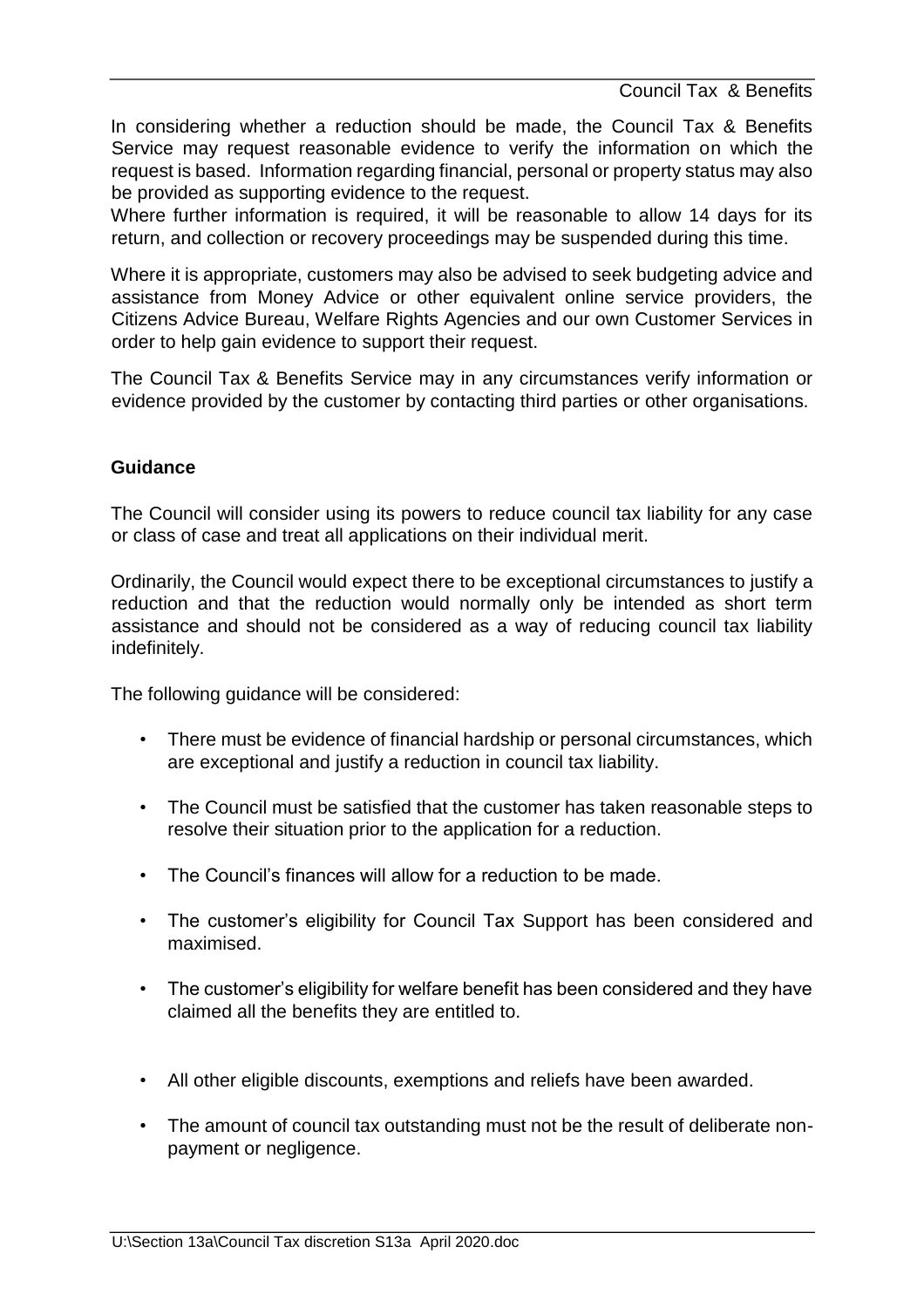- It is reasonable to award a reduction having regard to the interests of other local council tax payers.
- The customer does not have access to other assets that could be used to pay the council tax.
- The customer has shown effort to discharge the council tax liability
- In order to target support effectively the focus may be on certain disadvantaged groups such as young people up to the age of 25 years leaving care in the transition to adult life, people with disabilities or mental health issues.

This guidance is not an exhaustive list. Instances where a customer is in a situation not noted within these guidelines will not mean their application should be dismissed. Each application will be evaluated upon its own merit and individual circumstances.

## **The Effect of a Council Tax Reduction**

In making a council tax reduction, consideration will be given to achieving the following:

- Protecting the public purse and maintaining financial budgets
- Helping customers to help themselves
- No increase in council tax for resident taxpayers

## **The Amount and Period of the Council Tax Reduction**

The amount of the reduction should not normally exceed a 12-month period or the end of the current financial year in which the request is made. The customer should make another application if they require a further reduction in their council tax.

The amount of council tax reduction at one time does not guarantee that a further reduction will be made later even if the customer's circumstances remain the same. The Council will not fetter its discretion in making one decision on an application with regard to a later claim by the same customer.

The value of the reduction should not exceed the value of the council tax owed.

The period of the council tax reduction should not be retrospective unless significant evidence or information is provided to warrant backdating a reduction.

If after awarding a council tax discretionary reduction there is a reduction in liability arising from a council tax band reduction or council tax support for example, the level of payment under S13A(1)(c) LGFA 1992 shall be reduced accordingly.

## **Making and challenging decisions for a Council Tax Reduction**